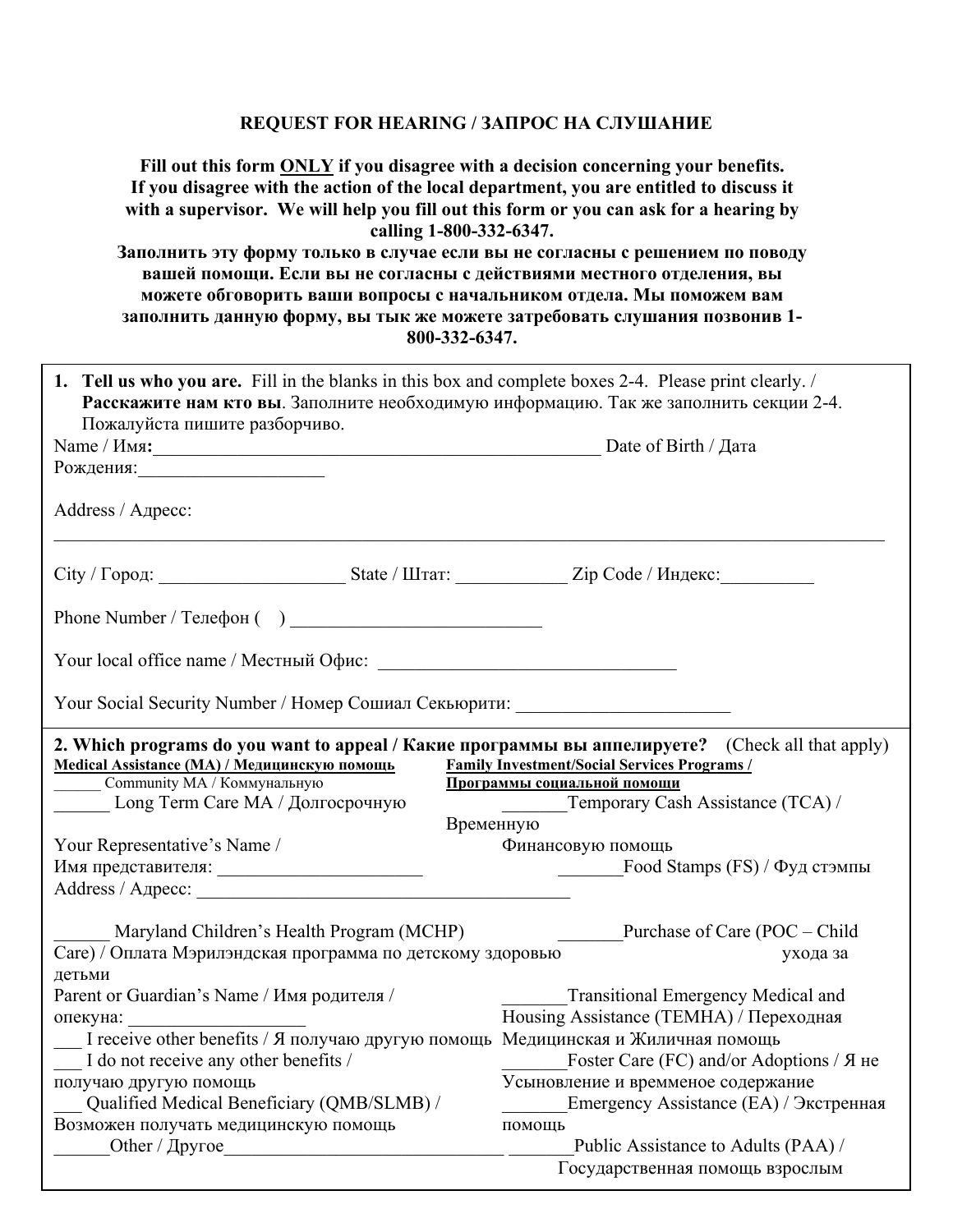| Overpayment of TCA / Переплата TCA                                                                                              |  |  |
|---------------------------------------------------------------------------------------------------------------------------------|--|--|
| Overissuance of Food Stamps / Переплата Фуд Стэмпами                                                                            |  |  |
|                                                                                                                                 |  |  |
|                                                                                                                                 |  |  |
|                                                                                                                                 |  |  |
| What are the reasons you want a hearing / По каким причинам вы запрашиваете слушание?<br>3.                                     |  |  |
| I was not allowed to apply / Мне не разрешили подать заявление.                                                                 |  |  |
| The amount of assistance I receive is wrong / Сумма получимой мной помощи является неправильной.                                |  |  |
| My application was turned down / Моему заявлению было отказано.                                                                 |  |  |
| My assistance has been incorrectly suspended, reduced, or terminated / Моя помощь была ошибочно оствановлена                    |  |  |
| или уменьшина.                                                                                                                  |  |  |
| My application was not handled properly / С моим заявлением обратились не правильно.                                            |  |  |
| I am not receiving the services that I need / Я не получаю необходимую мне помощь.                                              |  |  |
| I do not agree that I should pay back assistance I received / Я должен вернуть выплаченную мне помощь.                          |  |  |
|                                                                                                                                 |  |  |
| If you received a notice about this, what is the date on the notice / Если вы получили письмо по данной причине,                |  |  |
| каким числом датировано письмо?                                                                                                 |  |  |
| Why do you want a hearing? Please tell us what happened / Почему вы требуете слушания? Опишите что                              |  |  |
| произошло. Произошло и произошло произошло произошло произошло произошло произошло произошло произошло произошл                 |  |  |
|                                                                                                                                 |  |  |
|                                                                                                                                 |  |  |
|                                                                                                                                 |  |  |
|                                                                                                                                 |  |  |
|                                                                                                                                 |  |  |
|                                                                                                                                 |  |  |
| 4. I understand if I ask for a hearing within 10 days from the date of the notice and I was receiving benefits, I can still get |  |  |
| them while I wait for my hearing unless my benefits period ends. I may have to pay back the benefits if I lose my appeal.       |  |  |
| Я понимаю что в случае если я запрошу слушание в течение 10 дней от даты на письме, я могу продолжать                           |  |  |
| получение помощи, если не кончится срок помощи. Я так же понимаю что если я проиграю аппеляционный                              |  |  |
| процесс то меня могут заставить выплатить назад полученную помощь                                                               |  |  |
|                                                                                                                                 |  |  |
| Check here if you do not want benefits while you wait for your hearing / Поставьте здесь галочку если не                        |  |  |
| хотите получать помощь пока ждёте аппеляции.                                                                                    |  |  |
|                                                                                                                                 |  |  |
|                                                                                                                                 |  |  |
| Signature / Подпись<br>Date / Дата                                                                                              |  |  |
|                                                                                                                                 |  |  |
|                                                                                                                                 |  |  |
| <b>FOR AGENCY USE ONLY / ДЛЯ ИСПОЛЬЗОВАНИЯ АГЕНСТВОМ</b>                                                                        |  |  |
| Department: Local Office: Local Office: Date Appeal Received: Local Contract Date Appeal Received:                              |  |  |
|                                                                                                                                 |  |  |
|                                                                                                                                 |  |  |
|                                                                                                                                 |  |  |
|                                                                                                                                 |  |  |
|                                                                                                                                 |  |  |
|                                                                                                                                 |  |  |
|                                                                                                                                 |  |  |
|                                                                                                                                 |  |  |

Г